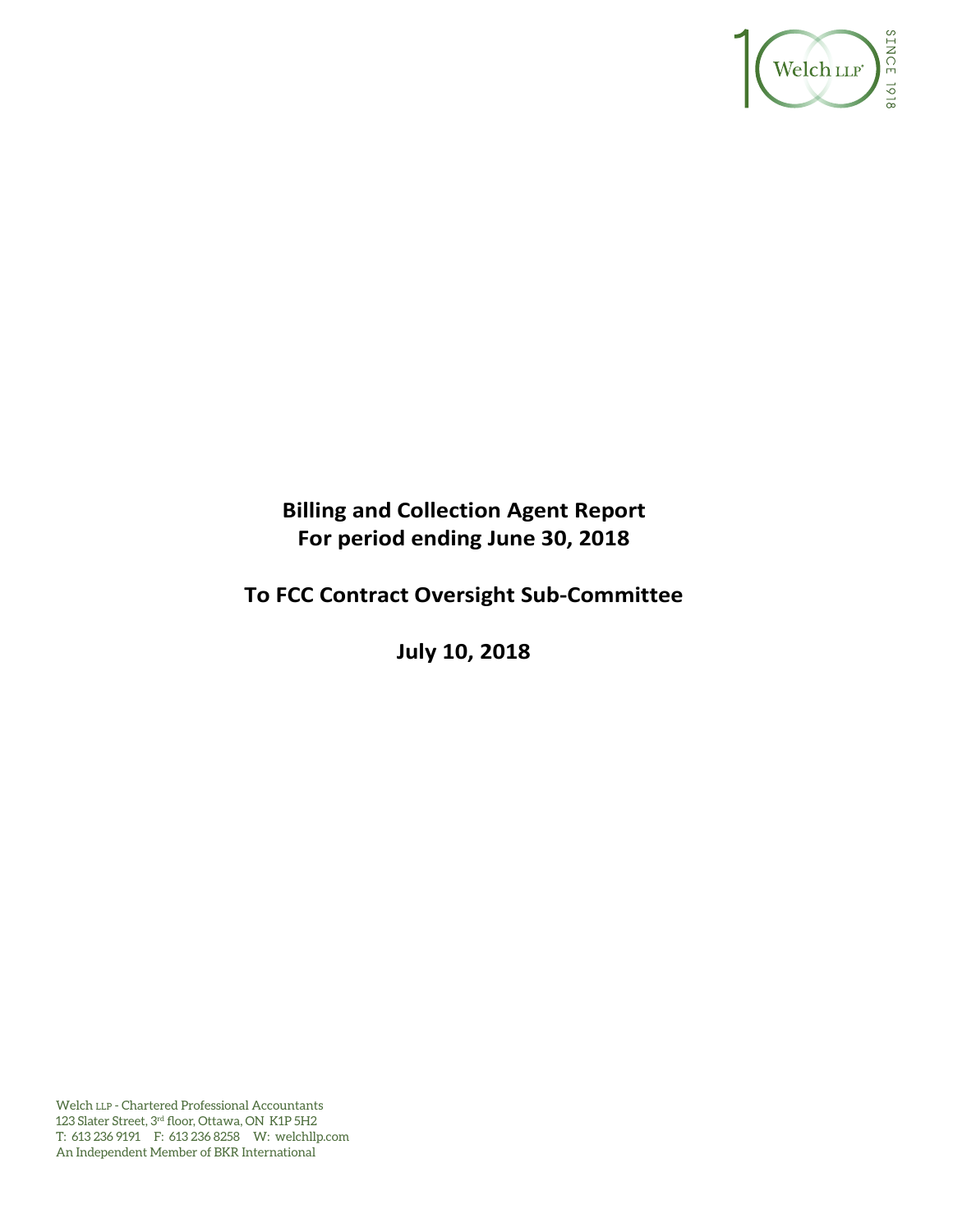# **NANPA FUND STATEMENT OF FINANCIAL POSITION June 30, 2018**

#### **Assets**

| Cash in bank                                     |           | \$<br>2,921,737 |
|--------------------------------------------------|-----------|-----------------|
| Receivables                                      |           |                 |
| Receivable from US Carriers                      | 169,276   |                 |
| Receivable from Canada                           |           |                 |
| Receivable from Caribbean countries              | 5,497     |                 |
| Receivables forwarded to Treasury for collection | 77,933    |                 |
| Allowance for uncollectible accounts             | (93, 750) | 158,956         |
| <b>Total assets</b>                              |           | 3,080,693       |
| Less: Accrued liabilities                        |           |                 |
| Welch LLP                                        | 28,400    |                 |
| <b>NEUSTAR Pooling 1K Block</b>                  | 307,110   |                 |
| <b>NEUSTAR NANP Administration</b>               | 255,545   |                 |
| Data Collection Agent - USAC                     | 6,237     |                 |
| Treasury Deposits - see note below               | 1,155     | (598, 447)      |
| <b>Fund balance</b>                              |           | 2,482,246       |

The budget and contribution factor for funding year 2018/19 was submitted to the FCC for approval on June 26, 2018.

The amount due to NeuStar NANP Administration of \$307,110 include the Change Order #7 for \$68,120. The change order relates to INC Issue 830: NAS and PAS Email/Report Enhancements. This amount was provided for during the budget preparation for the 2017/18 budget period.

Treasury Deposits are receipts from Treasury for unpaid debt for which the specific details are still unknown at this time. These funds may need to be repaid Treasury.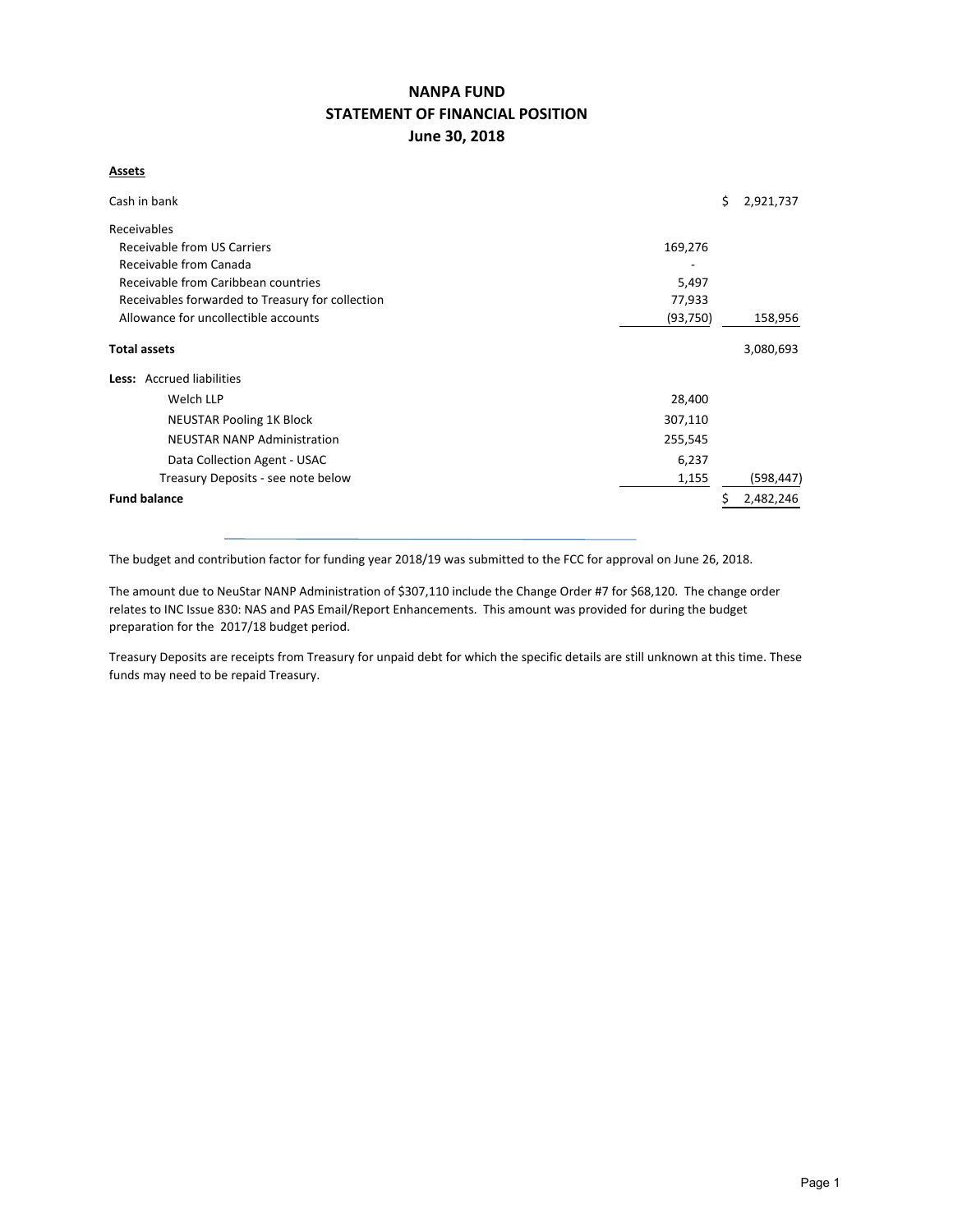#### **NANP FUND FORECASTED STATEMENT OF CHANGES IN FUND BALANCE OCTOBER 2017 TO SEPTEMBER 2018**

|                                          |        | <b>Actual</b> |               |               |               |            |           |            |           |               |               | <b>Budget</b> |           |              |               | <b>Variance between</b> |
|------------------------------------------|--------|---------------|---------------|---------------|---------------|------------|-----------|------------|-----------|---------------|---------------|---------------|-----------|--------------|---------------|-------------------------|
|                                          |        |               |               |               |               |            |           |            |           |               |               |               |           |              |               | forecasted results and  |
|                                          |        | Oct-17        | <b>Nov-17</b> | <b>Dec-17</b> | $Jan-18$      | Feb-18     | $Mar-18$  | Apr-18     | $May-18$  | <b>Jun-18</b> | <b>Jul-18</b> | <b>Aug-18</b> | Sep-18    | <b>Total</b> | <b>Budget</b> | budget at Sept 30/18    |
| Revenue                                  |        |               |               |               |               |            |           |            |           |               |               |               |           |              |               |                         |
| <b>International Contributions</b>       |        |               |               |               |               |            |           |            |           |               |               |               |           |              |               |                         |
| Canada                                   | (1)    | 19,433        | 9,716         | 9,717         | 9,717         | 9,716      | 9,716     | 9,716      | 9,716     | 9,716         | 9,716         | 9,717         |           | 116,596      | 116,596       | $\sim 100$              |
| Caribbean countries                      | (1)    | 24,429        | $\sim$        | $\sim$ $\sim$ | $\sim$ $\sim$ |            | $\sim$    | $\sim$     | $\sim$    | $\sim$        | $\sim$        | $\sim$        | $\sim$    | 24,429       | 24,429        |                         |
| <b>Total International Contributions</b> |        | 43,862        | 9,716         | 9,717         | 9,717         | 9,716      | 9,716     | 9,716      | 9,716     | 9,716         | 9,716         | 9,717         | $\sim$    | 141,025      | 141,025       |                         |
| Domestic Contributions - US carriers     | (1)    | 5,718,956     | 184,162       | 183,850       | 178,191       | 354,142    | 150,876   | 152,907    | 154,515   | 167,717       | 156,423       | 156,423       | $\sim$    | 7,558,162    | 7,506,473     | 51,689                  |
| Late filing fees for Form 499A           | (2)    | (200)         | $\sim$        | 200           | 100           | (200)      | 300       | 700.00     | 600.00    | $\sim$        | $\sim$        | $\sim$        | 65,000    | 66,500       | 65,000        | 1,500                   |
| Interest income                          | (3)    | 1,174         | 1,765         | 1,811         | 2,086         | 3,123      | 2,509     | 3,323      | 2,926     | 2,807         | 416           | 416           | 416       | 22,772       | 5,000         | 17,772                  |
| <b>Total revenue</b>                     |        | 5,763,792     | 195,643       | 195,578       | 190,094       | 366,781    | 163,401   | 166,646    | 167,757   | 180,240       | 166,555       | 166,556       | 65,416    | 7,788,459    | 7,717,498     | 70,961                  |
| <b>Expenses</b>                          |        |               |               |               |               |            |           |            |           |               |               |               |           |              |               |                         |
| <b>NANPA Administration</b>              | (4)    | 187,332       | 188,789       | 187,332       | 187,332       | 188,562    | 187,332   | 187,332    | 188,876   | 255,545       | 195,484       | 195,484       | 195,484   | 2,344,884    | 2,420,813     | (75, 929)               |
| 1K Block Pooling                         | (5)    | 255,804       | 257,795       | 254,315       | 303,465       | 257,581    | 282,672   | 255,205    | 260,343   | 263,777       | 258,989       | 258,989       | 258,989   | 3,167,924    | 3,199,475     | (31,551)                |
| Pooling Change Order 3 B                 |        |               |               |               |               |            |           |            |           |               |               |               |           |              |               |                         |
| - CLIN 15                                | (5)(a) | 211,750       | 211,750       | $\sim$        |               |            |           | $\sim$     |           |               |               |               |           | 423,500      | 423,500       |                         |
| - CLIN 16                                | (5)(b) | 2,052         | 2,679         | $\sim$        |               |            |           |            |           |               |               |               |           | 4,731        | 14,535        | (9,804)                 |
| - CLIN 17                                | (5)(b) | $\sim 100$    | $\sim$        | 43,333        | 43,333        | 43,333     | 43,333    | 43,333     | 43,333    | 43,333        |               | $\sim$        |           | 303,331      | 303,331       |                         |
| Pooling Change Order #6                  | (5)(c) | $\sim$        | $\sim$        | $\sim$        | $\sim$        | $\sim$     | $\sim$    | $\sim$     | $\sim$    | $\sim$        |               | 20,053        |           | 20,053       |               | 20,053                  |
| Pooling Change Order #7                  | (5)(d) | $\sim$        |               | $\sim$        |               |            |           | $\sim$     | $\sim$    |               |               | 37,333        | $\sim$    | 37,333       |               | 37,333                  |
| <b>Billing and Collection</b>            |        |               |               |               |               |            |           |            |           |               |               |               |           |              |               |                         |
| Welch LLP                                | (6)    | 28,410        | 28,410        | 28,410        | 28,410        | 28,410     | 28,410    | 28,410     | 28,400    | 28,400        | 28,410        | 28,410        | 28,410    | 340,900      | 340,920       | (20)                    |
| Data Collection Agent                    | (7)    | 6,843         | 6,927         | 5,798         | 7,113         | 6,253      | 6,593     | 6,462      | 6,818     | 6,666         | 6,237         | 6,237         | 6,451     | 78,398       | 74,844        | 3,554                   |
| <b>Annual Operations Audit</b>           | (8)    | $\sim$        | $\sim$        | $\sim$        | 47,000        | $\sim$     | $\sim$    | $\sim$     | $\sim$    | $\sim$        | $\sim$        |               |           | 47,000       | 47,000        |                         |
| <b>Bank Charges</b>                      | (9)    | 4,346         | 7,194         | 3,729         | 3,026         | 2,803      | 2,362     | 2,861      | 2,549     | 1,501         | 3,166         | 3,166         | 3,166     | 39,869       | 38,000        | 1,869                   |
| Carrier Audits                           | (10)   | $\sim$ $-$    | $\sim$        | $\sim$        | $\sim$ $\sim$ | $\sim$     | $\sim$    | $\sim$     | $\sim$    | $\sim$        | $\sim$        | $\sim$        |           | $\sim$       | 200,000       | (200,000)               |
| Bad debt expense                         | (11)   | (5, 522)      | (6, 919)      | 32,260        | 6,680         | (302)      | (871)     | 544        | (12, 258) | 335           | 3,333         | 3,333         | 3,333     | 23,946       | 40,000        | (16,054)                |
| <b>Total expenses</b>                    |        | 691,015       | 696,625       | 555,177       | 626,359       | 526,640    | 549,831   | 524,147    | 518,061   | 599,557       | 495,619       | 553,005       | 495,833   | 6,831,869    | 7,102,418     | (270, 549)              |
| Net revenue (expenses)                   |        | 5,072,777     | 500,982)      | 359,599)      | 436,265)      | 159,859) ( | 386,430)  | 357,501) ( | 350,304)  | 419,317)      | 329,064)      | 386,449) (    | 430,417)  | 956,590      | 615,080       | 341,510                 |
| <b>Opening fund balance</b>              |        | 379,726       | 5,452,503     | 4,951,521     | 4,591,922     | 4,155,657  | 3,995,798 | 3,609,368  | 3,251,867 | 2,901,563     | 2,482,246     | 2,153,182     | 1,766,733 | 379,726      | 384,920       | (5, 194)                |
| <b>Closing fund balance</b>              |        | 5,452,503     | 4,951,521     | 4,591,922     | 4,155,657     | 3,995,798  | 3,609,368 | 3,251,867  | 2,901,563 | 2,482,246     | 2,153,182     | 1,766,733     | 1,336,316 | 1,336,316    | 1,000,000     | 336,316                 |
| Fund balance makeup:                     |        |               |               |               |               |            |           |            |           |               |               |               |           |              |               |                         |
| Contingency                              |        | 1,000,000     | 1,000,000     | 1,000,000     | 1,000,000     | 1,000,000  | 1,000,000 | 1,000,000  | 1,000,000 | 1,000,000     | 1,000,000     | 1,000,000     | 1,000,000 | 1,000,000    | 1,000,000     |                         |
| Surplus                                  |        | 4,452,503     | 3,951,521     | 3,591,922     | 3,155,657     | 2,995,798  | 2,609,368 | 2,251,867  | 1,901,563 | 1,482,246     | 1,153,182     | 766,733       | 336,316   | 336,316      |               |                         |
|                                          |        | 5.452.503     | 4,951,521     | 4.591.922     | 4.155.657     | 3,995,798  | 3.609.368 | 3,251,867  | 2,901,563 | 2.482.246     | 2.153.182     | 1.766.733     | 1.336.316 | 1.336.316    | 1.000.000     |                         |
|                                          |        |               |               |               |               |            |           |            |           |               |               |               |           |              |               |                         |

**(1)** The US carrier contributions for the period from October 2017 to September 2018 and the International contributions are based upon actual billings.

(2) These fees represent the \$100 late filing fee charged to those companies that do not file the Form 499A by the due date.

**(3)** Interest income projections are estimates

(4) The NANPA Administration contract expires July 8, 2017. The cost for NANPA administration is an estimate based on the last option year plus a 3% increase. The percentage represents the average yearly increase over the contract. It also includes the cost of change order #7 of \$68,120. The budget had allowed for \$75,000 for this change order

(5) The 1K Block Pooling Administration contract expires July 14, 2017. The cost for Pooling Administration is provided for based on the amount provided in the final option year of the contract. The costs included anticipa

(5)(a) CLIN 15 is for the period March 22 to November 22, 2017 a cost of \$748,500. \$325,000 will be billed evenly between April and September 2017 with the remaining balance to be billed in the 2017/18 period.

**(5)(b)** CLIN 16 is for the period July 31 to November 24, 2017 and is not to exceed \$29,070. Budgeted for evenly over the months of August to November 2017

**(5)(b)** CLIN 17 is for the period November 24, 2017 to June 30, 2018 at \$43,333/month <sup>20</sup>

**(5)(c)**Pooling CO #6 addresses INC changes to the Thousands‐Block Pooling Administration Guidelines (3,554)

**(5)(d)** Pooling CO #7 addresses INC changes to the Guidelines related to Pooling Administration activities when a code holder voluntarily returns or abandons an NXX code. 16,054 **(6)** The cost of B&C Agent is based on the contract with Welch LLP

**(7)** The expense for the Data Collection Agent is based on an allocation of costs by USAC.

**(8)** The expense for the annual operations audit performed by Ernst & Young LLP is based on the quote given.

**(9)** Bank fees are an expense to the Fund.

**(10)** The budget allowed \$200,000 for carrier audits. Per the FCC, this will not be expended during this funding period.

**(11)** The allowance covers all accounts considered potentially uncollectible at June 30, 2018.

#### **Assumptions: Reconciliation of forecast at September 30, 2018 to budget**

| Budgeted fund balance at September 30, 2018 - contingency                                                                                                                             | 1,000,000            |
|---------------------------------------------------------------------------------------------------------------------------------------------------------------------------------------|----------------------|
| Decrease in opening fund balance between budget period and actual                                                                                                                     | (5, 194)             |
| Additional billings over estimate from budget                                                                                                                                         | 51,689               |
| Late filing fees (reversal) for Form 499A                                                                                                                                             | 1,500                |
| Underestimate of interest earned to date compared to budget                                                                                                                           | 17,772               |
| Pooling change order 3B -difference between budget and actual                                                                                                                         | 9,804                |
| NANP Admin - difference between budget and actual contract extension and change<br>order #7 awarded and due to variable travel costs                                                  | 75,929               |
| Decrease in B&C Agent costs                                                                                                                                                           | 20                   |
| Data Collection fees - Adjustment to actual from budget                                                                                                                               | (3, 554)             |
| Bad debts - Adjustment to actual from budget                                                                                                                                          | 16,054               |
| IK Block Pooling - difference between budget and actual contract awarded due to variable<br>travel costs and lower amount paid for change order #4<br>Pooling change orders #6 and #7 | 31,551               |
| Carrier audits that will not be performed                                                                                                                                             | (57, 386)<br>200,000 |
| Operations Audit - Adjustment to actual from budget                                                                                                                                   |                      |
| Bank fees - Variance between actual and budget                                                                                                                                        | (1,869)              |
| Enrecasted fund halance at Sentember 30, 2018                                                                                                                                         | 1336316              |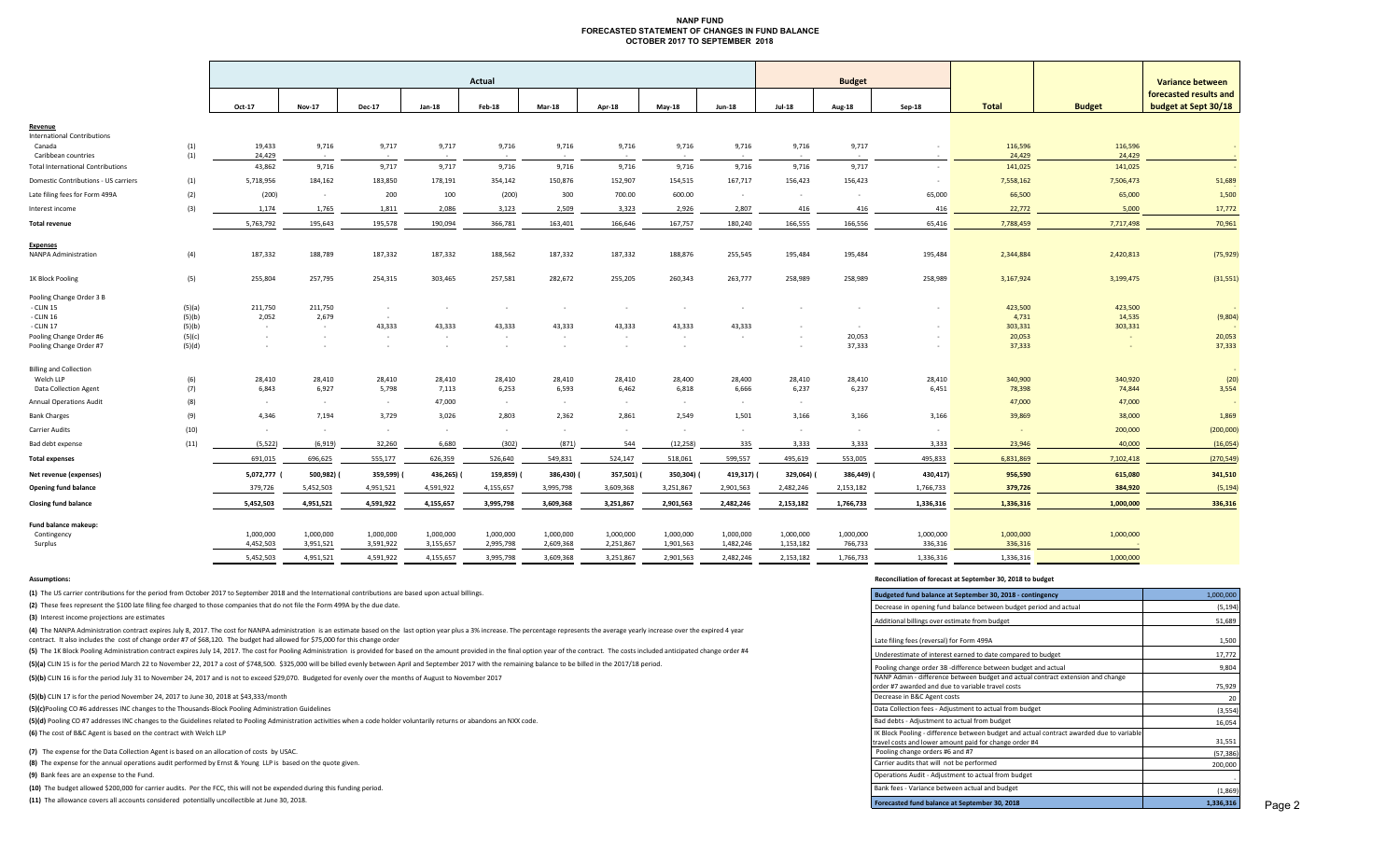#### **NANPA FUND FORECASTED STATEMENT OF CHANGES IN FUND BALANCE OCTOBER 2018 TO SEPTEMBER 2019**

|                                          |            | <b>Projection based on budget</b> |                          |                 |                 |               |            |                          |                          |                          |               |                          |           |
|------------------------------------------|------------|-----------------------------------|--------------------------|-----------------|-----------------|---------------|------------|--------------------------|--------------------------|--------------------------|---------------|--------------------------|-----------|
|                                          |            | Oct-18                            | <b>Nov-18</b>            | <b>Dec-18</b>   | Jan-19          | <b>Feb-19</b> | Mar-19     | Apr-19                   | May-19                   | Jun-19                   | <b>Jul-19</b> | <b>Aug-19</b>            | Sep-19    |
| <b>Projected Revenue</b>                 |            |                                   |                          |                 |                 |               |            |                          |                          |                          |               |                          |           |
| <b>International Contributions</b>       |            |                                   |                          |                 |                 |               |            |                          |                          |                          |               |                          |           |
| Canada<br>Caribbean countries            | (1)<br>(1) | 9,143<br>23,036                   | 9,143<br>$\sim$          | 9,143<br>$\sim$ | 9,143<br>$\sim$ | 9,143         | 9,143      | 9,143                    | 9,143                    | 9,143<br>$\sim$          | 9,143         | 9,143<br>$\sim$          | 9,144     |
| <b>Total International Contributions</b> |            | 32,179                            | 9,143                    | 9,143           | 9,143           | 9,143         | 9,143      | 9,143                    | 9,143                    | 9,143                    | 9,143         | 9,143                    | 9,144     |
| Domestic Contributions - US carriers     | (1)        | 4,340,115                         | 118,160                  | 118,160         | 118,160         | 118,160       | 118,160    | 118,160                  | 118,160                  | 118,160                  | 118,160       | 118,160                  | 118,160   |
| Late filing fees for Form 499A           | (2)        |                                   | $\overline{\phantom{a}}$ |                 | $\overline{a}$  |               |            |                          | $\overline{\phantom{a}}$ | $\overline{\phantom{a}}$ |               |                          | 66,000    |
| Interest income                          | (3)        | 500                               | 500                      | 500             | 500             | 500           | 500        | 500                      | 500                      | 500                      | 500           | 500                      | 500       |
| Total projected revenue                  |            | 4,372,794                         | 127,803                  | 127,803         | 127,803         | 127,803       | 127,803    | 127,803                  | 127,803                  | 127,803                  | 127,803       | 127,803                  | 193,804   |
| <b>Projected Expenses</b>                |            |                                   |                          |                 |                 |               |            |                          |                          |                          |               |                          |           |
| <b>NANPA Administration</b>              | (4)        | 189,832                           | 189,832                  | 189,832         | 189,832         | 189,832       | 189,832    | 189,832                  | 189,832                  | 189,832                  | 189,832       | 189,832                  | 189,832   |
| 1K Block Pooling                         | (5)        | 258,989                           | 258,989                  | 258,989         | 258,989         | 258,989       | 258,989    | 258,989                  | 258,989                  | 258,989                  | 258,989       | 258,989                  | 258,988   |
| <b>Billing and Collection</b>            |            |                                   |                          |                 |                 |               |            |                          |                          |                          |               |                          |           |
| Welch LLP                                | (6)        | 28,410                            | 28,410                   | 28,410          | 28,410          | 28,410        | 28,410     | 28,410                   | 28,410                   | 28,410                   | 28,410        | 28,410                   | 28,410    |
| Data Collection Agent - USAC             | (7)        | 6,500                             | 6,500                    | 6,500           | 6,500           | 6,500         | 6,500      | 6,500                    | 6,500                    | 6,500                    | 6,500         | 6,500                    | 6,500     |
| <b>Annual Operations Audit</b>           | (8)        | $\overline{\phantom{a}}$          | $\sim$                   | $\sim$          | 48,000          | $\sim$        | $\sim$     | $\sim$                   | $\sim$                   | $\sim$                   |               | $\sim$                   |           |
| <b>Bank Charges</b>                      | (9)        | 3,167                             | 3,167                    | 3,167           | 3,167           | 3,167         | 3,167      | 3,167                    | 3,167                    | 3,166                    | 3,166         | 3,166                    | 3,166     |
| Carrier Audits                           | (10)       |                                   | $\sim$                   | $\sim$          | $\sim$          | 200,000       | $\sim$     | $\overline{\phantom{a}}$ | $\overline{\phantom{a}}$ | $\overline{\phantom{a}}$ |               | $\overline{\phantom{a}}$ |           |
| Bad debt expense (recovery)              | (11)       | 3,334                             | 3,334                    | 3,334           | 3,334           | 3,333         | 3,333      | 3,333                    | 3,333                    | 3,333                    | 3,333         | 3,333                    | 3,333     |
| <b>Total projected expenses</b>          |            | 490,232                           | 490,232                  | 490,232         | 538,232         | 690,231       | 490,231    | 490,231                  | 490,231                  | 490,230                  | 490,230       | 490,230                  | 490,229   |
| Projected Net revenue (expenses)         |            | 3,882,562                         | 362,429) (               | 362,429) (      | 410,429) (      | 562,428)      | 362,428) ( | 362,428)                 | 362,428) (               | 362,427) (               | 362,427) (    | 362,427) (               | 296,425)  |
| <b>Projected Opening fund balance</b>    |            | 1,336,316                         | 5,218,878                | 4,856,449       | 4,494,020       | 4,083,591     | 3,521,163  | 3,158,735                | 2,796,307                | 2,433,879                | 2,071,452     | 1,709,025                | 1,346,598 |
| <b>Projected Closing fund balance</b>    |            | 5,218,878                         | 4,856,449                | 4,494,020       | 4,083,591       | 3,521,163     | 3,158,735  | 2,796,307                | 2,433,879                | 2,071,452                | 1,709,025     | 1,346,598                | 1,050,173 |
| Projected Fund balance makeup:           |            |                                   |                          |                 |                 |               |            |                          |                          |                          |               |                          |           |
| Contingency                              |            | 1,000,000                         | 1,000,000                | 1,000,000       | 1,000,000       | 1,000,000     | 1,000,000  | 1,000,000                | 1,000,000                | 1,000,000                | 1,000,000     | 1,000,000                | 1,000,000 |
| Surplus                                  |            | 4,218,878                         | 3,856,449                | 3,494,020       | 3,083,591       | 2,521,163     | 2,158,735  | 1,796,307                | 1,433,879.00             | 1,071,452                | 709,025       | 346,598                  | 50,173    |
|                                          |            | 5,218,878                         | 4,856,449                | 4,494,020       | 4,083,591       | 3,521,163     | 3,158,735  | 2,796,307                | 2,433,879                | 2,071,452                | 1,709,025     | 1,346,598                | 1,050,173 |

#### **Assumptions:**

**(1)** The contribution for October 2018 ‐ September 2019 is based on proposed billings.

**(2)** These estimated fees represent the \$100 late filing fee charged to those companies that do not file the Form 499A by the due date.

**(3)** Interest income projections are estimates

**(4)** The NANPA Administration contract expired July 8, 2017. The cost for NANPA administration is an estimate based on the last option year.

**(5)** The 1K Block Pooling Administration contract expired July 14, 2017. The cost for Pooling Administration is provided for based on the amount provided in the final option year of the contract.

**(6)** The cost of B&C Agent is based on the expected contract cost of \$28,410 per month

**(7)**  The expense for the Data Collection Agent is based on estimate of costs by USAC.

**(8)**  The cost of the annual operations audit is based on the cost of the prior year's history of billing from Ernst & Young LLP.

**(9)** Bank fees are an expense to the Fund and are estimated based on prior years' history.

**(10)** The budget allowed \$200,000 for carrier audits.

**(11)**  The allowance covers all accounts considered potentially uncollectible.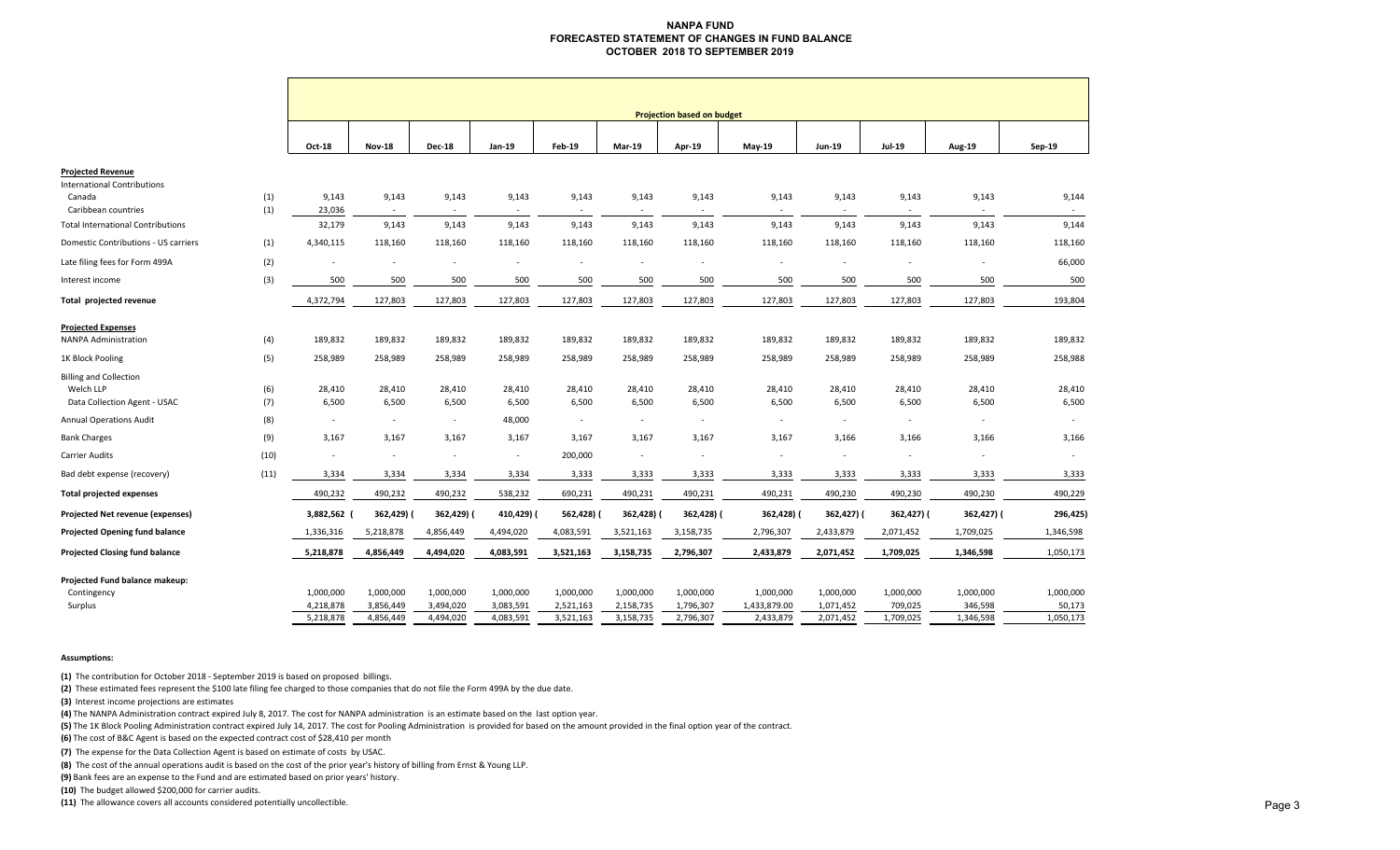# **Deliverables Report**

## **Distributing invoices**

The monthly invoices for carriers were emailed/mailed on June 12th.

#### **Processing Payments**

Payment information from the lockbox service at Mellon Bank is downloaded on a daily basis. The deposit information is recorded daily.

## **Late/Absent Payments**

Statement of accounts were emailed/mailed on June  $13<sup>th</sup>$  to all carriers with overdue balances. A total of 15 carriers were sent statements.

## **FCC Red Light Notices**

At a minimum, an updated red light report is posted to the FCC server for processing once a week. When required, additional updates are posted.

#### **Helpdesk Queries**

All queries are directed to a helpdesk voicemail inbox or email inbox. The details of the query are documented in an Access database. The date, Filer ID, nature of query, name of person making the request, who responded to query and on what date and the date of resolution is tracked in the database. Queries are returned within 1 business day or less. In June 11 calls and 20 emails were received which is comparable to the prior year. Most queries are about requesting copies of invoices, how to make changes to their email billing address, notification about closing their business, asking what the invoice was for or asking how to make a payment.

#### **Staffing Changes**

Jen Murray replaced Yanjie Zhang as bookkeeper. Jen will be performing bookkeeping and administrative tasks.

#### **Contract Renewal**

The Billing and Collection Agent contract was awarded to Welch LLP in April 2018. The contract is for a 5 year period from May 1, 2018 to April 30, 2023.

#### **Status of Audits**

**FCC Audit:** We were given a listing by the auditors of the required documents and the due dates. We have been providing the FCC auditors with all of the documents by the required dates.

**Independent Audit:** The independent audit by Ernst & Young LLP of the financial statements and specified procedures will commence sometime near the end of November.

**IPERIA:** Annual risk assessment analysis completed and sent to the FCC and auditors in May, as well as the Entity Level Assessment as required by OMB Circular A-123. Testing and reporting for improper payments will take place at the end of September .

## **Accounts Receivable**

In June we received \$25.42 from Treasury for debts collected.